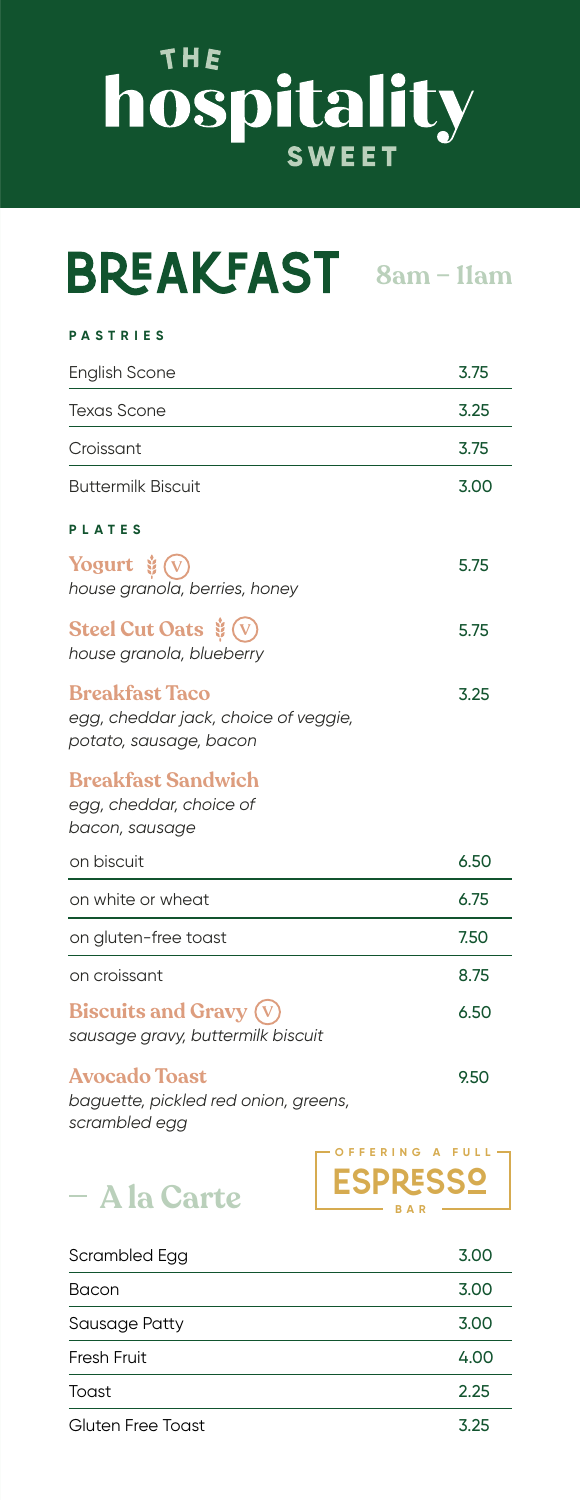## **LUNCH 11am – 2pm**

#### **Sandwiches**

#### **V VEGETARIAN**

| WITH CHOICE OF SIDE<br>SUBSTITUTE<br>FOR A CUP<br>kettle chips, fresh fruit, or<br>OF SOUP<br>wild rice & orzo salad<br>$+ $1.50$ |       |
|-----------------------------------------------------------------------------------------------------------------------------------|-------|
| Havarti Apple Panini (v<br>spinach, raspberry chipotle, white bread                                                               | 9.50  |
| <b>Chicken Salad</b><br>on croissant                                                                                              | 11.50 |
| <b>Turkey Bacon Avocado</b><br>monterrey jack, jalapeno ranch, ciabatta                                                           | 12.00 |
| <b>Turkey Pesto</b><br>prosciutto, spinach, goat cheese,<br>monterrey jack, ciabatta                                              | 12.00 |
| Chipotle Black Bean Quinoa Wrap<br>avocado, tomato, spinach, monterrey jack,<br>chipotle mayo                                     | 10.00 |
| <b>Avocado Club</b><br>turkey, ham, bacon, romaine, tomato, mayo,<br>white bread                                                  | 12.00 |
| <b>Turkey Bacon Havarti Wrap</b><br>scallion, cream cheese, raspberry chipotle                                                    | 11.50 |
| <b>Jalapeno Chicken Wrap</b><br>bacon, avocado, cheddar, jalapeno ranch                                                           | 11.25 |
| <b>Ham &amp; Swiss</b><br>romaine, tomato, mayo, house pickles,<br>whole wheat bread                                              | 11.25 |
| <b>BBQ</b> Brisket<br>caramelized onion, coleslaw, cheddar,<br>farmhouse bread                                                    | 12.50 |

#### **Sides & Daily Soups**

| <b>Kettle Chips</b>      | 2.00 |
|--------------------------|------|
| Fresh Fruit              | 4.00 |
| Orzo and Wild Rice Salad | 3.50 |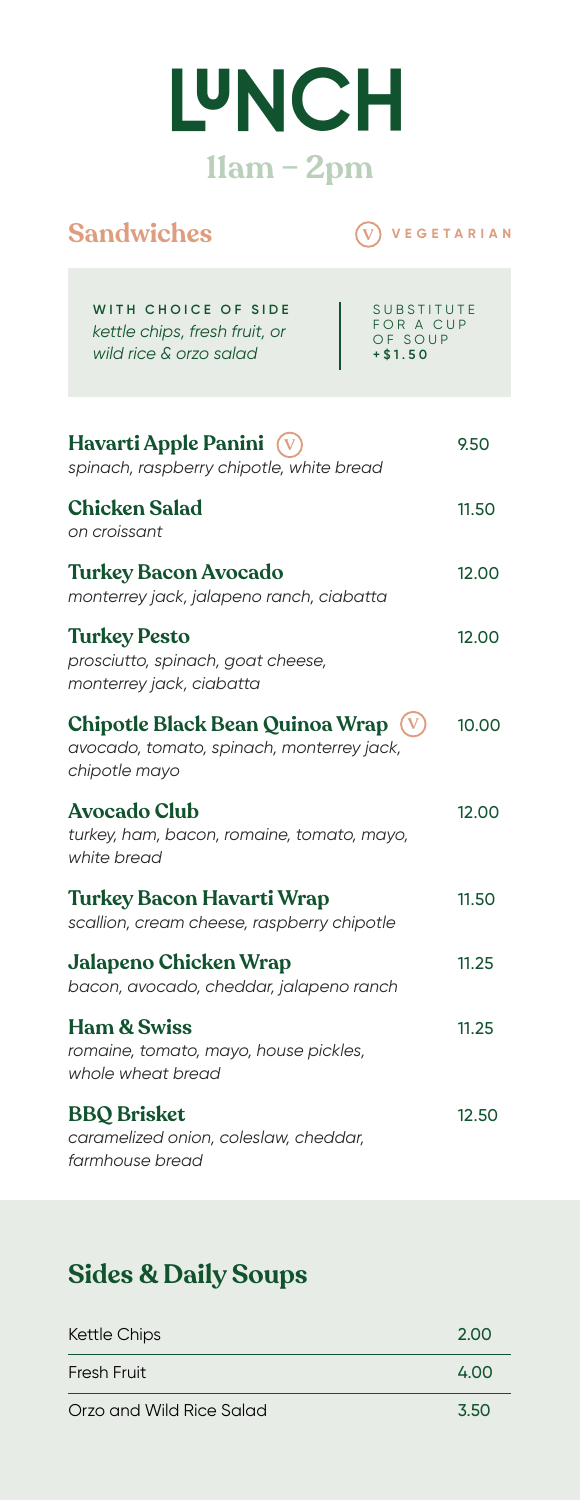#### **ADD-ONS**

| Avocado                             | 2.00 |
|-------------------------------------|------|
| On Croissant                        | 2.50 |
| On Gluten-Free Bread                | 2.00 |
| Bacon                               | 2.00 |
| Roasted Chicken or Parmesan Chicken | 2.75 |
| Turkey                              | 3.00 |
| Prosciutto                          | 2.50 |
| Ham                                 | 2.75 |
| <b>Brisket</b>                      | 3.50 |

#### **Salads** \$ GLUTEN FREE (V VEGETARIAN

| Spinach $\dot{\mathscr{Z}}(v)$<br>strawberry, walnut, goat cheese,<br>balsamic vinaigrette                                                               | 9.75  |
|----------------------------------------------------------------------------------------------------------------------------------------------------------|-------|
| Green<br>romaine, parmesan chicken, prosciutto,<br>craisin, parmesan, balsamic vinaigrette                                                               | 11.75 |
| Kale $\dot{\mathbf{y}}(\mathbf{v})$<br>quinoa, avocado, blueberry, candied<br>pecan, goat cheese, lemon vinaigrette                                      | 10.50 |
| Southwest $\ddot{\mathbf{\mathsf{y}}}$<br>romaine, roasted chicken, black bean,<br>corn, pico de gallo, cheddar jack, crispy<br>tortilla, jalapeno ranch | 11.75 |
| Cobb $\ddot{\mathbf{\mathsf{y}}}$<br>romaine, roasted chicken, bacon,<br>egg, avocado, tomato, monterrey jack,<br>buttermilk ranch                       | 12.00 |
| <b>Chicken Salad on Greens</b><br>romaine, craisin, walnut,<br>balsamic vinaigrette                                                                      | 10.00 |
| <b>Chicken Orzo and Wild Rice</b><br>bell pepper, corn, basil, craisin, almond,<br>white wine vinaigrette                                                | 9.75  |

**Soup of the Day CUP** 3.50 // **BOWL** 7.25

**M** − White Bean Chicken Chili  $\dot{$ **T –** Tomato Bisque **W –** Creamy Jalapeno **TH –** Turkey Chili **F –** Chicken Tortilla **V**